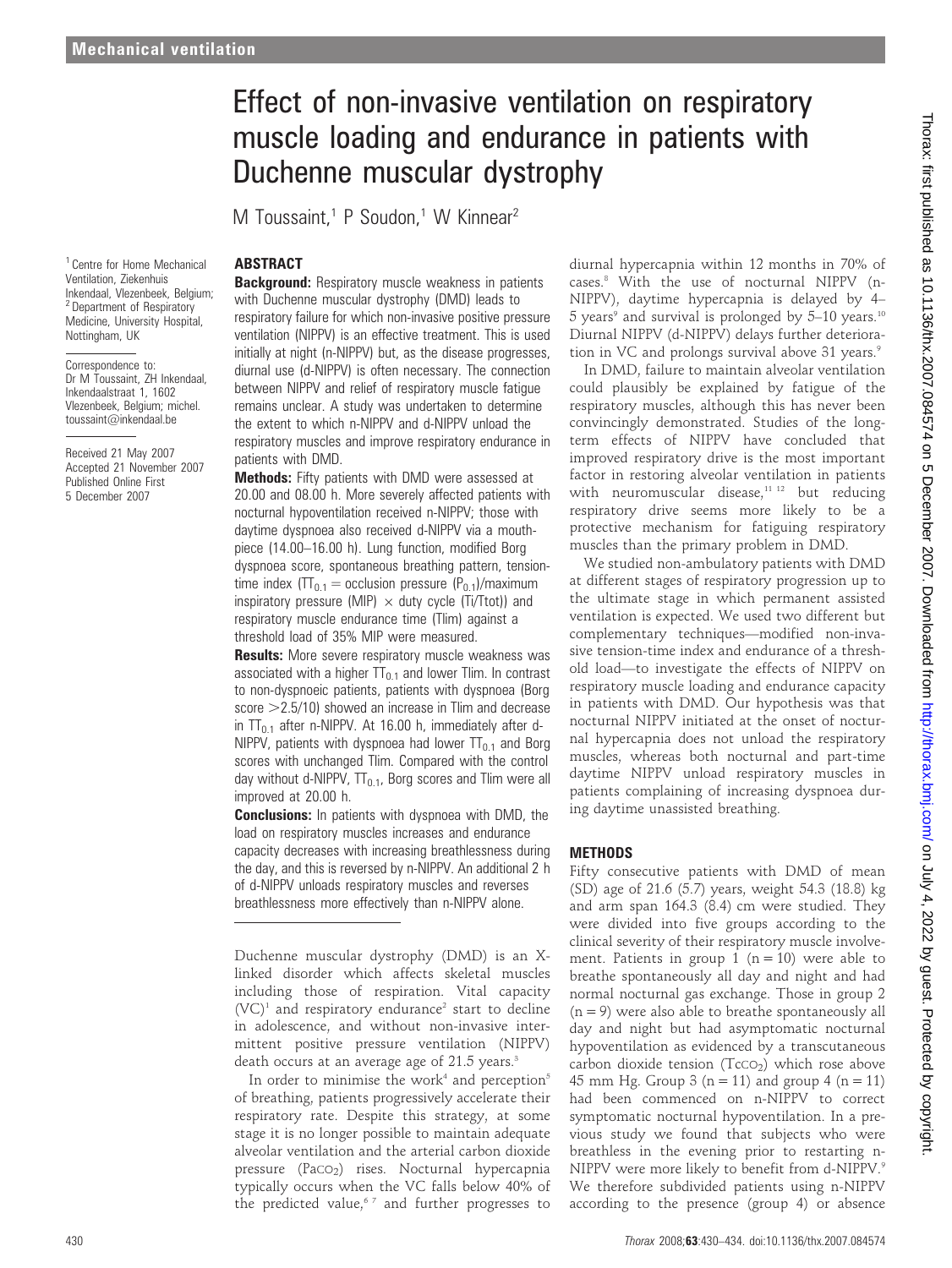(group 3) of a modified Borg dyspnoea score on 10 points in the evening of  $>2.5$ . Patients in group 5 (n = 9) already used NIPPV for symptom relief during the day as well as at night. Symptoms were rated by a score with a total of seven points,<sup>9 13</sup> one point for the presence of each of the following symptoms: chronic secretions and cough, perceived dyspnoea, anorexia, moodiness, hand sweating, headache and dysphagia.

In experiment 1 we studied the effect of n-NIPPV on respiratory muscle loading by comparing evening and morning measurements made at 20.00 and 08.00 h. n-NIPPV (groups 3 and 4) was provided by volume ventilators for a mean (SD) of 8.9 (0.9) h using a nasal mask. The ventilators were set initially with a tidal volume (VT) of 12 ml/kg at a slightly lower respiratory rate (RR) than the spontaneous rate during sleep.<sup>14</sup> After adjusting the settings to maintain normocapnia with minimal mask leaking, mean (SD) VT and RR were 653 (71) ml and 19.9 (1.7)/min, respectively.

In experiment 2, patients in group 4 (evening dyspnoea) received additional d-NIPPV by mouthpiece between 14.00 and 16.00 h. This duration and timing of d-NIPPV reflected use in clinical practice where a 2 h period in the middle of the day relieves symptoms with minimal intrusion on daily activities.<sup>15</sup>

Measurements were made at 16.00 and 20.00 h on days with d-NIPPV and compared with data recorded at 08.00, 14.00 and 20.00 h on a separate day after n-NIPPV alone. The same ventilator settings were used for d-NIPPV as for n-NIPPV but with a mouthpiece held in place by a rigid plastic retainer placed on the shoulder of the patient.<sup>9</sup>

Respiratory muscle loading was assessed using two different approaches: spontaneous breathing pattern and respiratory muscle endurance. For breathing pattern, subjects were asked to breathe through a mouthpiece for 2 min, from which a 30 s sequence of regular breathing was selected for further analysis. RR, inspiratory time (Ti), total breath time (Ttot), duty cycle

(Ti/Ttot), VT and minute ventilation (VE) were calculated. While breathing quietly, 10 records of 100 ms occlusion pressure  $(P_{0.1})$  were electronically triggered in random order over a period of 2 min. The mean value from the three best  $P_{0,1}$  records was retained for analysis.16 Volumes and timing of spontaneous ventilation were obtained by integration of flow signals



**Figure 1** Non-invasive tension-time index  $(TT_{0.1})$  in the five groups of patients with Duchenne muscular dystrophy. Columns represent mean values; errors bars represent 1 standard error of the mean (SEM). White columns: evening  $TT_{0.1}$ ; black columns: morning  $TT_{0.1}$ ; \*\*p $<$ 0.01 (paired t test, evening vs morning). Group 1, no assisted ventilation (NIPPV) and 24/24 h normocapnia; group 2, nocturnal hypercapnia prior to start of NIPPV implementation; group 3, nocturnal NIPPV with no breathlessness; group 4, nocturnal NIPPV with breathlessness; group 5, full-time NIPPV.

| Table 1 Demographic data of the five groups of patients with Duchenne muscular dystrophy: morning measurements |  |  |  |  |
|----------------------------------------------------------------------------------------------------------------|--|--|--|--|
|                                                                                                                |  |  |  |  |

|                          | Group 1                     | Group 2                     | Group 3                     | Group 4                    | Group 5                     |
|--------------------------|-----------------------------|-----------------------------|-----------------------------|----------------------------|-----------------------------|
| Age (years)***           | 17(2.9)                     | 18.6(2.8)                   | 21.6(4.6)                   | 22.2(3.3)                  | 29.1(6.2)                   |
|                          | $(14.9 \text{ to } 19.1)$   | $(16.4 \text{ to } 20.7)$   | $(18.6 \text{ to } 24.7)$   | $(19.9 \text{ to } 24.4)$  | $(24.5 \text{ to } 33.8)$   |
| BMI $(kg/m2)$            | 21.7(6.5)                   | 20.7(6.2)                   | 20.9(8.8)                   | 18.3(6.8)                  | 18.8(5.4)                   |
|                          | $(13 \text{ to } 28.2)$     | $(16 \text{ to } 25.3)$     | $(15 \text{ to } 26.8)$     | $(13.7 \text{ to } 22.8)$  | $(14.8 \text{ to } 22.8)$   |
| $VC (%)***$              | 44.5 (16)                   | 23.3(5.4)                   | 25.9(8.4)                   | 14.8(4.2)                  | 12.1(2.4)                   |
|                          | $(33.1 \text{ to } 55.9)$   | $(19.2 \text{ to } 27.5)$   | $(20.3 \text{ to } 31.6)$   | $(12 \text{ to } 17.6)$    | $(10.2 \text{ to } 14)$     |
| MVV $(l/min)***$         | 60.8(18.1)                  | 34.7(8.2)                   | 41.4 (11.7)                 | 26.4 (13.6)                | 18.2(4.0)                   |
|                          | $(47.9 \text{ to } 73.7)$   | $(28.4 \text{ to } 41)$     | $(33.5 \text{ to } 49.2)$   | $(17.2 \text{ to } 35.4)$  | $(15.2 \text{ to } 21.3)$   |
| VT $(mI)^{**}$           | 425 (188)                   | 252 (88)                    | 305 (74)                    | 274 (84)                   | 241 (44)                    |
|                          | (291 to 559)                | $(184 \text{ to } 320)$     | (256 to 355)                | (218 to 331)               | (208 to 275)                |
| RR (breath/min)**        | 17.5(5)                     | 22.4(6.4)                   | 19.3(4.1)                   | 19.6(2.5)                  | 24.8(4.8)                   |
|                          | $(13.9 \text{ to } 21.1)$   | $(17.6 \text{ to } 27.3)$   | $(16.6 \text{ to } 21.9)$   | $(17.9 \text{ to } 21.2)$  | $(21.1 \text{ to } 28.5)$   |
| $VE$ ( $I/min$ )         | 6.9(2.2)                    | 5.3(1.7)                    | 5.8(1.4)                    | 5.4(1.7)                   | 5.9(1.1)                    |
|                          | $(5.3 \text{ to } 8.5)$     | $(4 \text{ to } 6.6)$       | $(4.8 \text{ to } 6.7)$     | $(4.2 \text{ to } 6.6)$    | $(5.0 \text{ to } 6.8)$     |
| Ti/Ttot                  | 0.46(0.04)                  | 0.44(0.08)                  | 0.41(0.08)                  | 0.44(0.04)                 | 0.43(0.05)                  |
|                          | $(0.44 \text{ to } 0.49)$   | $(0.39 \text{ to } 0.5)$    | $(0.36 \text{ to } 0.46)$   | $(0.41 \text{ to } 0.47)$  | $(0.40 \text{ to } 0.47)$   |
| MIP (cm $H_20$ )***      | 46.7 (14.8)                 | 24.1(8.5)                   | 26.9(10.1)                  | 14(5.6)                    | 11.1(3.2)                   |
|                          | $(36.1 \text{ to } 57.2)$   | $(17.6 \text{ to } 30.6)$   | $(20.1 \text{ to } 33.7)$   | $(10.2 \text{ to } 17.7)$  | $(8.7 \text{ to } 13.5)$    |
| $P_{0.1}$                | 1.84(0.78)                  | 1.61(0.37)                  | 1.42(0.4)                   | 1.35(0.5)                  | 1.48(0.71)                  |
|                          | $(1.28 \text{ to } 2.4)$    | $(1.32 \text{ to } 1.9)$    | $(1.14 \text{ to } 1.69)$   | $(1.02 \text{ to } 1.67)$  | $(0.93 \text{ to } 2.02)$   |
| $TT_{0.1}$ *             | 0.019(0.008)                | 0.034(0.022)                | 0.024(0.01)                 | 0.046(0.021)               | 0.059(0.026)                |
|                          | $(0.013 \text{ to } 0.025)$ | $(0.017 \text{ to } 0.051)$ | $(0.017 \text{ to } 0.031)$ | $(0.031 \text{ to } 0.06)$ | $(0.039 \text{ to } 0.079)$ |
| Tlim $(s)$ <sup>**</sup> | 422 (186)                   | 429 (249)                   | 256 (195)                   | 202 (197)                  | 121 (81)                    |
|                          | (288 to 555)                | (237 to 620)                | (125 to 387)                | (70 to 334)                | $(59 \text{ to } 183)$      |

Data are presented as mean (SD) with 95% confidence interval.

BMI, body mass index; VC, vital capacity; MVV, maximal voluntary ventilation; VT, tidal volume; RR, respiratory rate; VE, minute ventilation; Ti, inspiratory time; Ttot, total breath time; Ti/Ttot, duty cycle; MIP, maximum inspiratory pressure; P<sub>0.1</sub>, occlusion pressure; TT<sub>0.1</sub>, tension-time index; Tlim, muscle endurance time.

Group 1, no assisted ventilation (NIPPV) and 24/24 h normocapnia; group 2, nocturnal hypercapnia prior to start of NIPPV implementation; group 3, nocturnal NIPPV with no breathlessness; group 4, nocturnal NIPPV with breathlessness; group 5, full-time NIPPV.

 $*p$ <0.05; \*\*p<0.01; \*\*\*p<0.001 (ANOVA).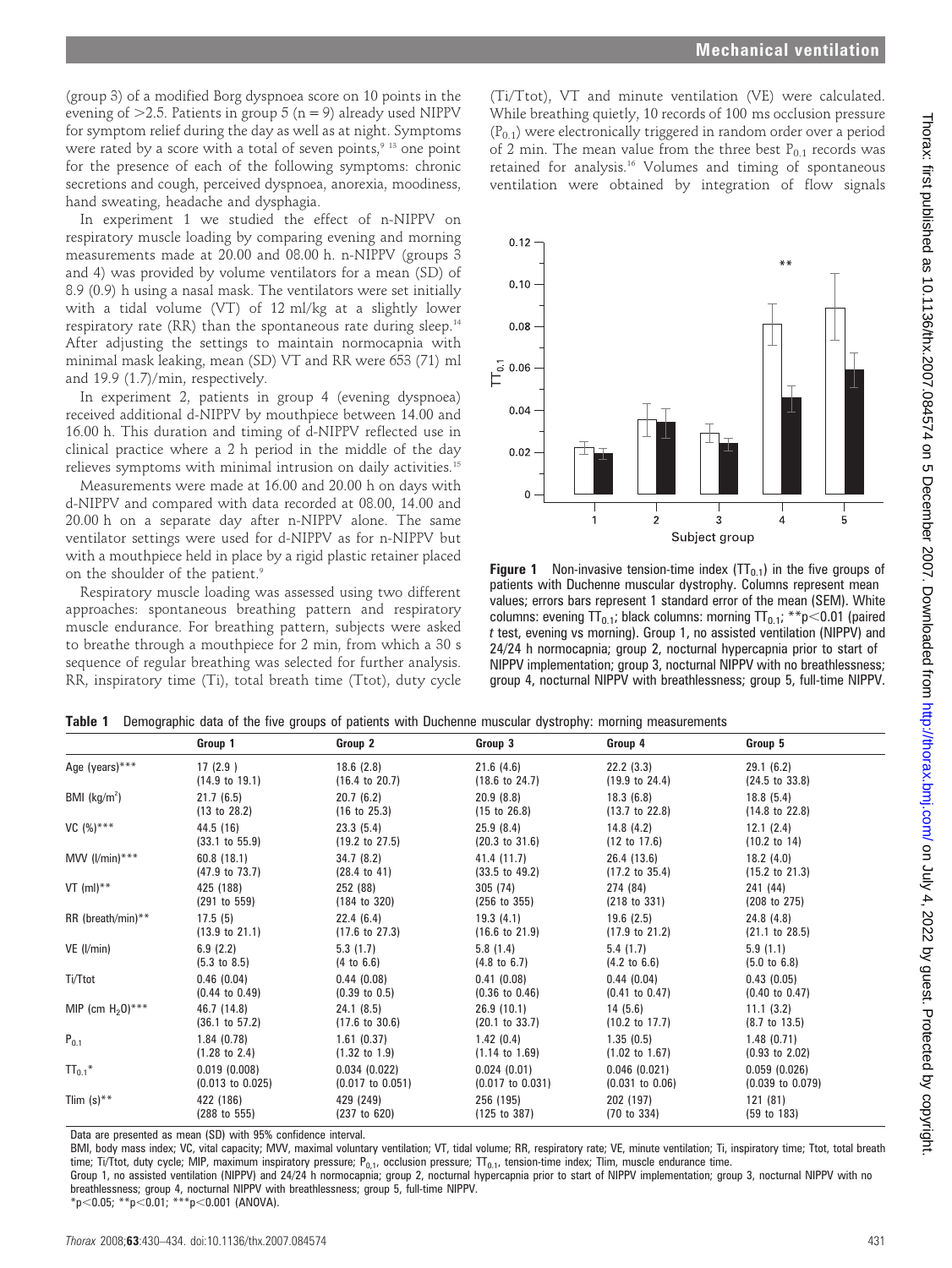recorded by a heated Fleisch No 2 pneumotachometer (Metabo, Lausanne, Switzerland).

The spontaneous breathing pattern was compared with the maximum capacity of the respiratory system, as estimated by the best of three VC manoeuvres, three recordings of maximal inspiratory pressure (MIP) in 1 s performed at residual volume<sup>17</sup> and maximal voluntary ventilation (MVV) over 15 s. The tension-time index (TT<sub>0.1</sub>) was calculated as  $(P_{0.1}/MIP) \times (Ti/$ Ttot).18 This is a non-invasive variation of the invasive tensiontime index of the diaphragm (TTdi)<sup>19</sup> which is used to evaluate fatigue. For  $TT_{0.1}$ , a value of  $>0.047$  has been shown as the threshold above which the inspiratory muscles are at risk of fatigue.18 20 For respiratory endurance, the maximal time (Tlim) the patients could hold spontaneous ventilation against a predefined load (35% of MIP) was recorded following the method of Matecki et al. <sup>2</sup> The spring-loaded threshold valve used by the latter was replaced by a vacuum generator (MEC, Brussels, Belgium) such as that described by Chen et  $al^{21}$  and used by Hart et al.<sup>22</sup>

#### Data analysis

One-way analysis of variance (ANOVA) and post-ANOVA Student-Newman-Keuls were used for group comparisons. A paired  $t$  test was used for paired comparisons. Data were presented as mean values with standard deviations (standard errors of the mean on figures) and the 95% confidence interval. Significance was accepted at  $p<0.05$ .

#### RESULTS

Table 1 shows the morning data for each group. There was a progressive increase in age and decline in MIP, MVV and VC from group 1 to 5. VT fell but VE was maintained by an increase in RR, the ratio of Ti to Ttot remaining stable. Endurance capacity (Tlim) decreased and  $TT_{0.1}$  increased with age and disease progression, suggesting that more severely affected subjects were approaching respiratory muscle fatigue.



Figure 2 Endurance capacity (Tlim) in the five groups of patients with Duchenne muscular dystrophy. Columns represent mean values; errors bars represent 1 standard error of the mean (SEM). White columns: evening Tlim; black columns: morning Tlim; \*p $<$ 0.05 (paired t test, evening vs morning). Group 1, no assisted ventilation (NIPPV) and 24/ 24 h normocapnia; group 2, nocturnal hypercapnia prior to start of NIPPV implementation; group 3, nocturnal NIPPV with no breathlessness; group 4, nocturnal NIPPV with breathlessness; group 5, full-time NIPPV.

Figure 1 shows the effect of n-NIPPV on  $TT_{0.1}$ . More severe respiratory muscle weakness is associated with higher  $TT_{0.1}$ , but there is a fall between groups 2 and 3 after n-NIPPV is started. In groups 4 and 5,  $TT<sub>0.1</sub>$  is considerably lower in the morning when the subjects had just stopped n-NIPPV. Figure 2 shows the same pattern for respiratory muscle endurance. After 2 h of d-NIPPV, group 4 (dyspnoeic) subjects had a higher VC and Ti but lower  $TT_{0.1}$  (table 2).

Figure 3 compares days with n-NIPPV to days with n-NIPPV + d-NIPPV in patients in group 4. By the evening there had been a deterioration in Borg score, VC, RR,  $TT_{0.1}$  and Tlim, but they were still better at 20.00 h following d-NIPPV than the 20.00 h recordings on the control day when they did not have d-NIPPV.  $TT<sub>0.1</sub>$  improved immediately after d-NIPPV, while changes in Tlim and RR were not significant at 16.00 h but were significant at 20.00 h. MIP and Ti/Ttot remained stable after n-NIPPV and d-NIPPV. Figure 4 shows the close relationship between changes in breathlessness and  $TT<sub>0.1</sub>$  during and after NIPPV.

## **DISCUSSION**

We have shown that, as patients with DMD become more severely affected by their disease, they lose endurance capacity and adopt a breathing pattern which puts them at risk of excessive muscle loading. This is seen in patients who have already had to start n-NIPPV (group 3). In patients with n-NIPPV in whom breathlessness increases during the day (groups 4 and 5), the fall in endurance capacity is more pronounced towards the end of the period of the day when they are breathing spontaneously. In these dyspnoeic patients, d-NIPPV for 2 h restored morning values of respiratory parameters and alleviated symptoms of dyspnoea for the remainder of the day.

Muscle fatigue involves loss of capacity for developing force and/or velocity of contraction which is reversible by rest. $23$ Previous studies have focused on measures of strength, such as MIP, and failed to show any significant effect of NIPPV. In our study MIP did not change, so it could be argued that we have not demonstrated respiratory muscle fatigue. We suggest that  $TT_{0.1}$  and Tlim appear to be more sensitive to changes in the function of the respiratory muscles and are more physiological than measures of strength. Our study could also be criticised for not documenting that NIPPV rested the respiratory muscles, but this is a consistent finding of previous studies which fits with our clinical observation of the subjects.<sup>24-26</sup>

Reduction in the work of breathing (ie, the load on the muscles) as a consequence of inflation of the chest by mechanical ventilation could also explain our results. We did not measure lung or chest wall compliance, but the small increase in VC with no change in MIP seen after n-NIPPV and d-NIPPV would be consistent with increased compliance of the respiratory system, except in group 3 patients where VC was paradoxically reduced after n-NIPPV. In patients with kyphoscoliosis it has been reported that periods of daytime intermittent positive pressure breathing (IPPB) from  $5-10$  min<sup>27 28</sup> to 120 min<sup>15</sup> improved VC, but in another study 20 min had no effect.29 No change in VC following short periods of IPPB has been observed in patients with respiratory muscle weakness.<sup>29 30</sup> An exception is patients with amyotrophic lateral sclerosis in whom 5 min of IPPB via a mouthpiece improved static lung compliance.31 However, patients with amyotrophic lateral sclerosis may not be comparable to those with a less severe disease progression such as DMD.<sup>31</sup>

In the natural progression of DMD, nocturnal hypercapnia precedes daytime symptoms,<sup>32</sup> suggesting a strategy which allows  $PaCO<sub>2</sub>$  to rise rather than subjecting the respiratory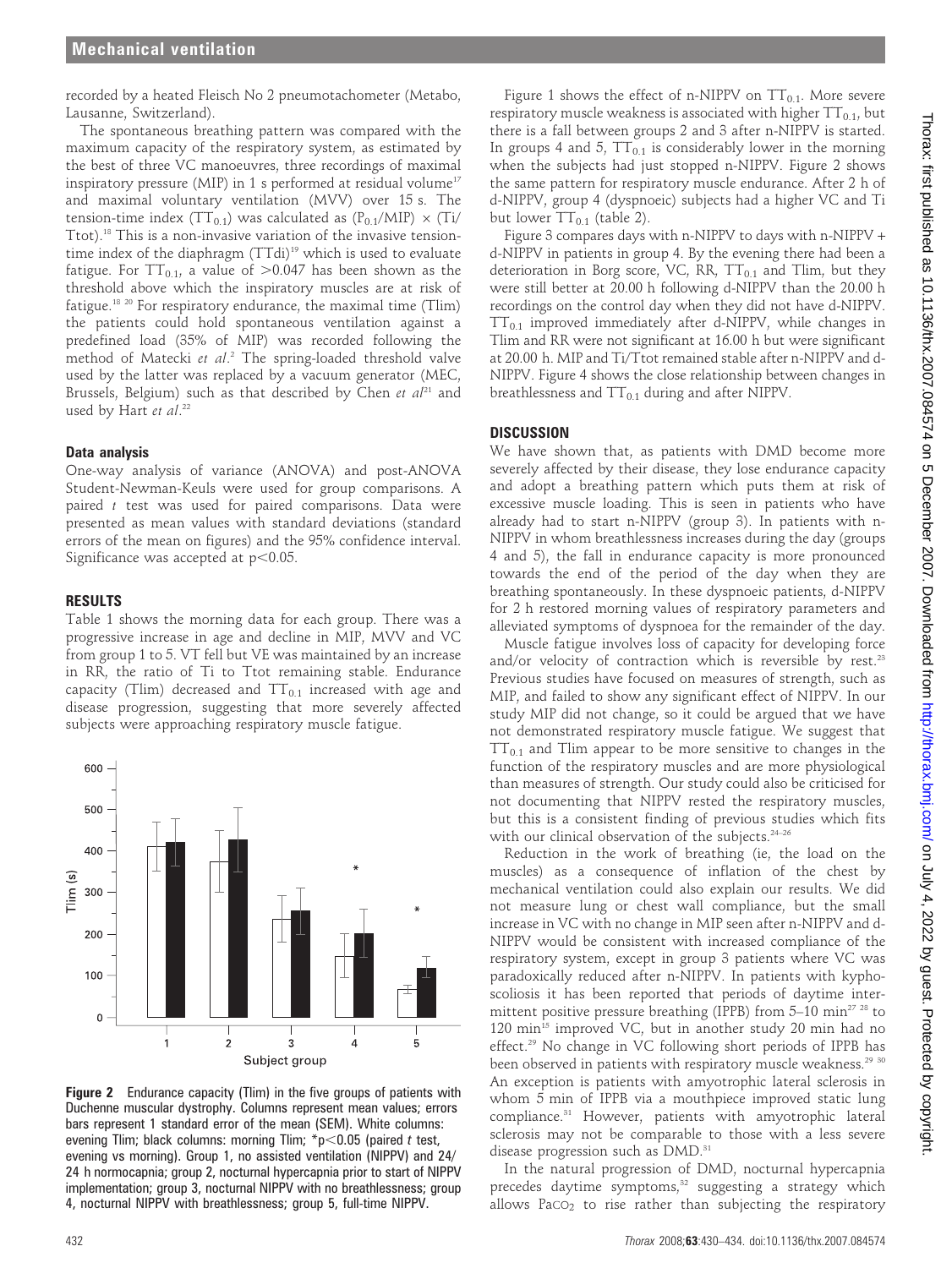Thorax: first published as 10.1136/thx.2007.084574 on 5 December 2007. Downloaded from http://thorax.bmj.com/ on July 4, 2022 by guest. Protected by copyright on July 4, 2022 by guest. Protected by copyright. <http://thorax.bmj.com/> Thorax: first published as 10.1136/thx.2007.084574 on 5 December 2007. Downloaded from

|                | <b>Table 2</b> Comparison of respiratory parameters at 08.00 h (after NIPPV) |
|----------------|------------------------------------------------------------------------------|
|                | and 20.00 h (before NIPPV) in group 4 patients with evening                  |
| breathlessness |                                                                              |

|                    | 08.00 h                                    | 20.00 h                                  |
|--------------------|--------------------------------------------|------------------------------------------|
| VC $(m!)^*$        | 704 (195)<br>(573 to 835)                  | 642 (153)<br>(539 to 745)                |
| RR (breaths/min)** | 19.6(2.5)<br>$(17.9 \text{ to } 21.2)$     | 25.8(8.1)<br>$(20.4 \text{ to } 31.2)$   |
| Ti/Ttot            | 0.44(0.04)<br>$(0.41 \text{ to } 0.47)$    | 0.44(0.05)<br>$(0.4 \text{ to } 0.47)$   |
| MIP (cm $H_2$ 0)   | 14(5.6)<br>$(10.2 \text{ to } 17.7)$       | 13.6(6.1)<br>$(9.5 \text{ to } 17.7)$    |
| $TT_{0.1}$ **      | 0.046(0.021)<br>$(0.031 \text{ to } 0.06)$ | 0.081(0.035)<br>$(0.58 \text{ to } 0.1)$ |
| Tlim $(s)^*$       | 202 (197)<br>(70 to 334)                   | 149 (183)<br>(26 to 172)                 |
| $Tcc0$ (mm Hg)     | 45.5 (7.8)<br>$(40.3 \text{ to } 50.8)$    | 46.3 (7.9)<br>$(40.9 \text{ to } 51.6)$  |

Data are presented as mean (SD) with 95% confidence intervals.

VC, vital capacity; RR, respiratory rate; Ti, inspiratory time; Ttot, total breath time; Ti/ Ttot, duty cycle; MIP, maximum inspiratory pressure;  $TT<sub>0.1</sub>$ , tension-time index; Tlim, muscle endurance time; Tcco<sub>2</sub>, transcutaneous carbon dioxide tension. \*p<0.05; \*\*p<0.01 (paired t test 08.00 vs 20.00 h).

muscles to a load which they are unable to sustain. The sensation of breathlessness results from increasing effort as weaker muscles strive to maintain normocapnia.<sup>9</sup> At this stage, patients adopt a breathing pattern which puts them at high risk of respiratory muscle fatigue, and their endurance is reduced as evidenced by their capacity to tolerate an external load. NIPPV reverses these changes. Recovery of respiratory drive has been demonstrated in patients with neuromuscular diseases as a longer term effect of n-NIPPV. We suggest that this could reflect an increase in the capacity of the respiratory muscles, allowing the respiratory centres to increase ventilation without putting the respiratory muscles at risk of fatigue.

This study also showed that 2 h of d-NIPPV provided similar physiological effects on spontaneous breathing and dyspnoea to a full night with NIPPV. There were some differences between d-NIPPV and n-NIPPV since a nasal mask is commonly used in the lying position but is less easy to use during the daytime in the sitting position. Patients therefore chose a mouthpiece for daytime use. The main difference between mouthpiece and nasal NIPPV is that a nasal mask is used by a sleeping patient at night while a mouthpiece is used by a conscious patient during the day. During daytime ventilation, patients actively purse the lips around the mouthpiece to be fully inflated only two or three times per minute.<sup>9</sup> Compared with the nasal mask at night, the better control on leaking and synchronism provided by the mouthpiece might explain why a short period of daytime ventilation is so effective in improving the markers for respiratory fatigue. However, the disparity between changes in  $TT_{0.1}$  and Tlim immediately after d-NIPPV was unexpected in the patients in group 4 with dyspnoea (fig 3). This disparity refers to the high intra-individual variability in this group, probably reflecting the difficulty found in some patients to undergo an endurance test immediately after relaxing their respiratory muscles with d-NIPPV. Four hours after d-NIPPV the disparity between  $TT_{0.1}$  and Tlim was significantly reduced. The correlation between changes in  $TT<sub>0.1</sub>$  and Borg score suggest that the Borg score is a reliable marker of the load on respiratory muscles in patients in whom daytime ventilation is expected in the future. The current results suggest that additional d-NIPPV is beneficial in reducing the load on the respiratory muscles as soon as dyspnoea is present in the evening, but further research is required to confirm these benefits.



**Figure 3** Effect of nocturnal ( $\Box$ ) and diurnal ( $\triangle$ ) ventilation on daytime non-invasive tension-time index  $(TT<sub>0.1</sub>,$  panel A) and endurance capacity (Tlim, panel B) in group 4 patients with dyspnoea. The grey area represents the period of diurnal (D) mechanical ventilation. Dots represent mean values, errors bars represent SEM. \*\*p $<$ 0.01;  $A^*$ p $<$ 0.001 (paired t test).

In conclusion, our results suggest that, in patients with DMD, the load on the respiratory muscles and associated risk of respiratory fatigue increases with respiratory muscle weakness. Several years after implementation of nocturnal NIPPV, breathlessness and other physiological markers of respiratory muscle loading rise from morning to evening. This study shows that



**Figure 4** Changes over 24 h in tension-time index  $(TT<sub>0.1</sub>)$  and breathlessness (modified Borg score on 10 points) in group 4 patients with dyspnoea. Data are presented as percentages of baseline values measured at 20.00 h, before nocturnal NIPPV. See legend to fig 3.